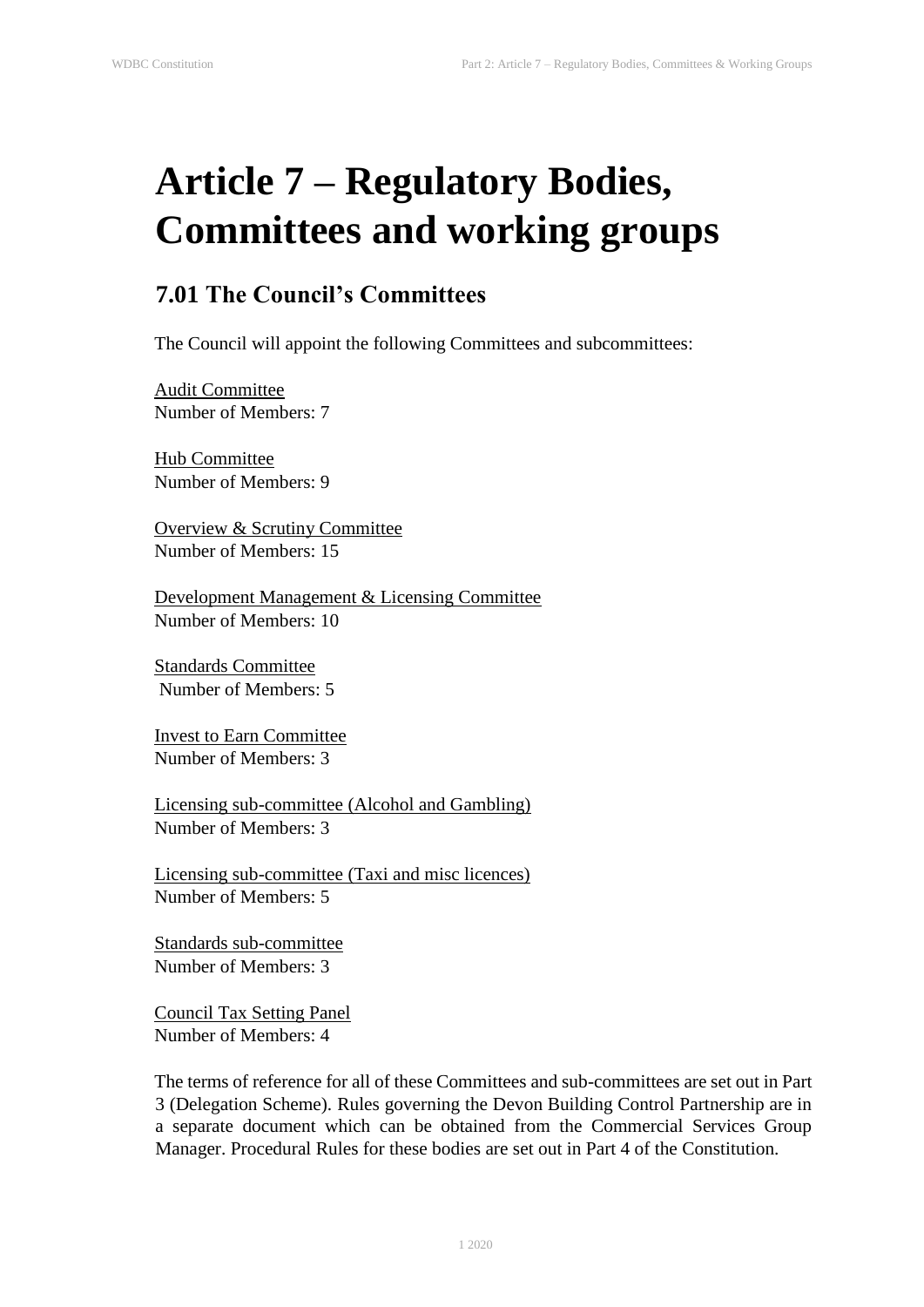The current membership of these Committees is set out on the Council's website at www.westdevon.gov.uk

## **7.02 Other Bodies**

Rural Broadband Working Group Number of Members: 4

Car Parking Strategy Group Number of Members: 6

Corporate Strategy Member Working Group Number of Members: 6

Discretionary Business Rate Relief Decision Panel Number of Members: 3 (with 2 substitutes)

Economy Working Group Number of Members: 4

Financial Stability Review Group Number of Members: 6

Joint Front Line Services (Waste Procurement) Project Board Number of WD Members: 3

Joint WD/SH Leisure Board Number of WD Members: 3

Joint WD/SH Steering Group Number of WD Members: 4

Joint WD/SH/Plymouth Local Plan Steering Group Number of WD Members: 2

Member Development Steering Group Number of Members: 6

Political Structures Working Group Number of Members: 6

Rate Relief Panel Number of Members: 6